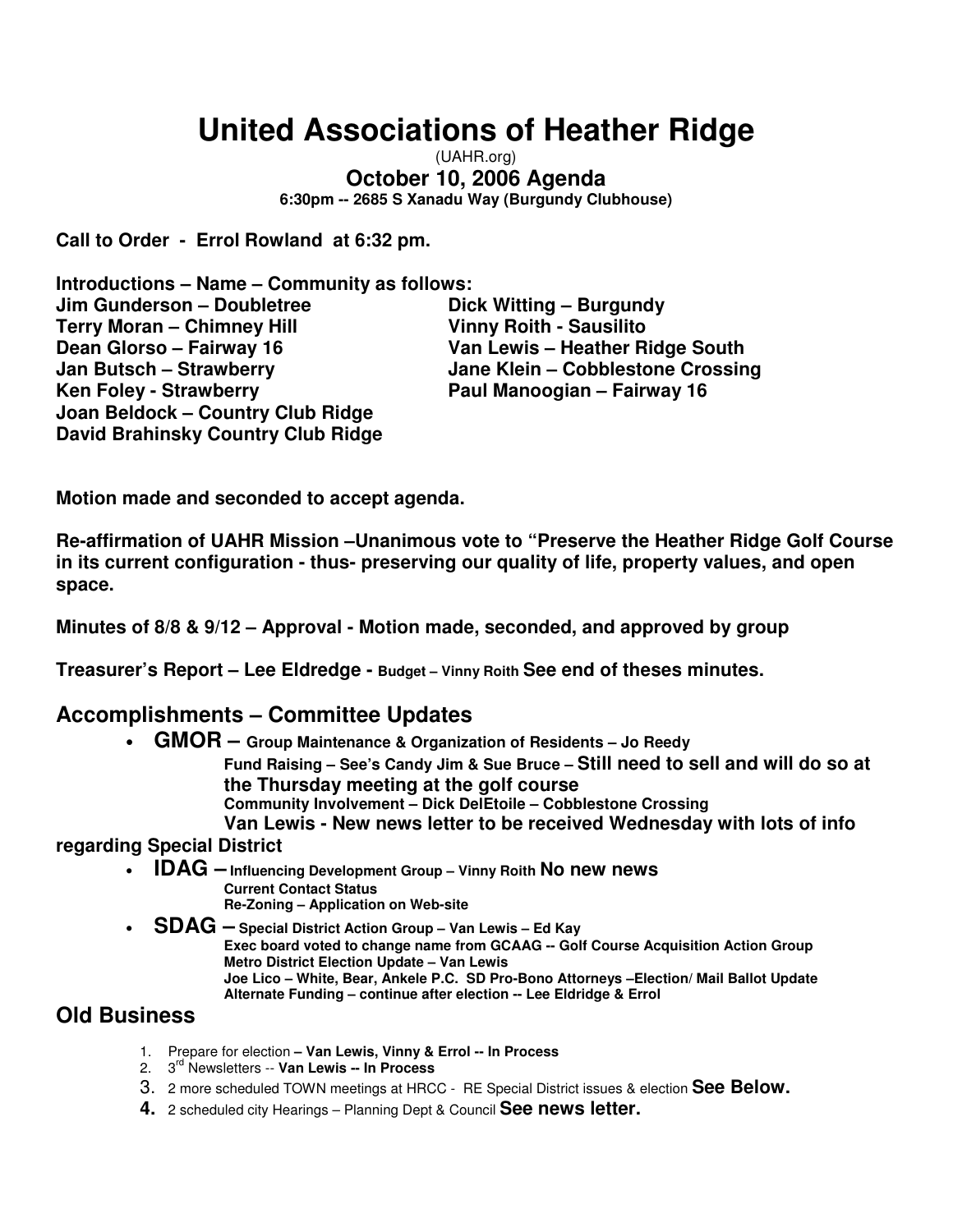5. Continue with Alternative Funding – **Lee & Errol – After Election**

#### **New Business - To do Calendar:**

- **10/12 Thurs 6:30pm HRCC 2 nd of 3 SD/Election meetings**
- **11/1 Wed 6:30pm HRCC Last of 3 SD/Election meetings**

**Pleases plan on attending these informative meetings. We need your support and participation in making the Special District successful!!!**

# **Vote YES on all <sup>9</sup> items on the mail-in ballot**

**UAHR Contributions:**

| <b>United Associations of Heather Ridge - UAHR.org</b> |         |                     |                         |  |                          |  |  |  |
|--------------------------------------------------------|---------|---------------------|-------------------------|--|--------------------------|--|--|--|
| 10/6/2006 Total<br><b>Contributions \$51,063</b>       | # Homes | <b>Contributors</b> | <b>Contributor</b><br>% |  | \$ Cont %<br><b>Rank</b> |  |  |  |
| <b>Burgundy</b>                                        | 120     | 36                  | 30%                     |  | 5                        |  |  |  |
| <b>Chimney Hill</b>                                    | 116     | 27                  | 23%                     |  | 4                        |  |  |  |
| <b>Cobblestone</b>                                     | 74      | 14                  | 19%                     |  | $\overline{7}$           |  |  |  |
| <b>Cobblestone Crossing</b>                            | 150     | 15                  | 10%                     |  | 6                        |  |  |  |
| <b>Country Club Ridge</b>                              | 64      | 18                  | 28%                     |  | 10                       |  |  |  |
| <b>Double Tree</b>                                     | 24      | 8                   | 33%                     |  | 9                        |  |  |  |
| <b>Fairway 16</b>                                      | 116     | 42                  | 36%                     |  | 3                        |  |  |  |
| <b>Heather Ridge South</b>                             | 176     | 98                  | 56%                     |  | 1                        |  |  |  |
| <b>Sausalito</b>                                       | 159     | 49                  | 31%                     |  | $\overline{2}$           |  |  |  |
| <b>Strawberry (100 out of 328)</b>                     | 100     | 18                  | 18%                     |  | 8                        |  |  |  |
| Other:                                                 |         |                     |                         |  |                          |  |  |  |
| <b>Friends of Heather Ridge</b>                        |         | 13                  | \$1,255                 |  |                          |  |  |  |
| <b>Unknown</b>                                         |         | 9                   | 650                     |  |                          |  |  |  |
| Candy                                                  |         |                     | \$257                   |  |                          |  |  |  |
| Totals -->                                             | 1,099   | 347                 |                         |  |                          |  |  |  |

**UAHR Checkbook:**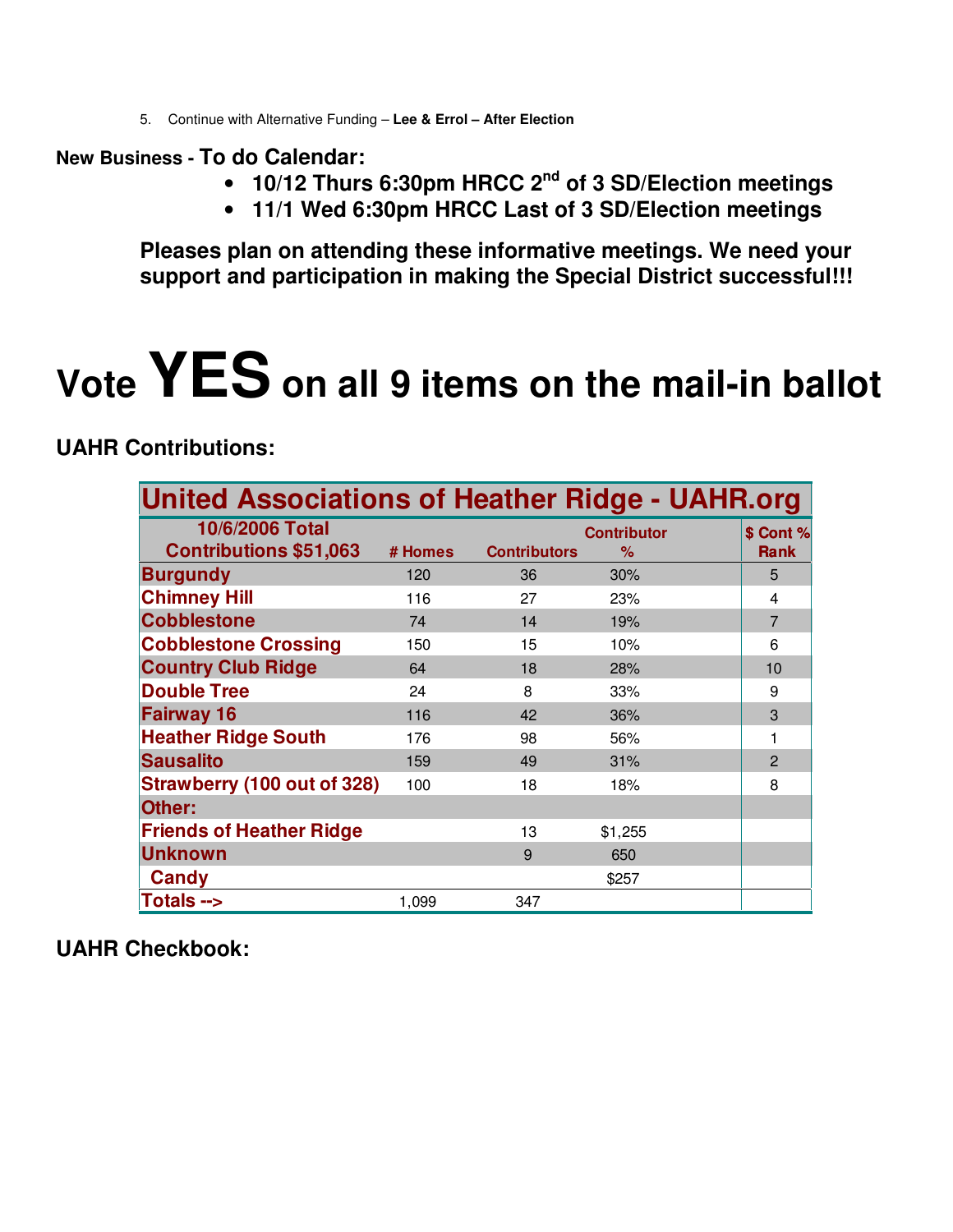| <b>UAHR.org Check Book</b> |                                             |          |           |            |  |  |  |  |
|----------------------------|---------------------------------------------|----------|-----------|------------|--|--|--|--|
| Date                       | <b>Transaction</b>                          | \$ Debit | \$ Credit | \$ Balance |  |  |  |  |
| 5/3/2006                   | Domain Registry of Ame Markham              | 95.00    |           | 34,353.05  |  |  |  |  |
| 5/8/2006                   | #1017 - Otten Johnson Et AI - Legal         | 642.00   |           | 33,711.05  |  |  |  |  |
| 5/11/2006                  | DEPOSIT#35                                  |          | 1,040.00  | 34,751.05  |  |  |  |  |
| 5/15/2006                  | #1018 - White, Bear & Ankele - Legal        | 1,900.86 |           | 32,850.19  |  |  |  |  |
| 5/17/2006                  | DEPOSIT #36                                 |          | 1,089.00  | 33,939.19  |  |  |  |  |
| 6/11/2006                  | #1019 - White, Bear & Ankele - legal        | 17.80    |           | 33,921.39  |  |  |  |  |
| 6/12/2006                  | DEPOSIT #37                                 |          | 350.00    | 34,271.39  |  |  |  |  |
| 7/9/2006                   | #1020 - White, Bear & Ankele - Legal        | 805.56   |           | 33,465.83  |  |  |  |  |
| 7/9/2006                   | #1021 - ER - Postage Strawberry             | 70.00    |           | 33,395.83  |  |  |  |  |
| 8/7/2006                   | DEPOSIT #38                                 |          | 250.00    | 33,645.83  |  |  |  |  |
| 8/20/2006                  | #1022 - White, Bear & Ankele - Legal        | 434.49   |           | 33,211.34  |  |  |  |  |
| 8/11/2006                  | $1 + 1$ Internet Inc.                       | 24.01    |           | 33,187.33  |  |  |  |  |
| 9/11/2006                  | #1023 - USPS - Postage - Newsletter         | 337.50   |           | 32,849.83  |  |  |  |  |
| 9/12/2006                  | #1024 - USPS - Presort Mailing Fee          | 160.00   |           | 32,689.83  |  |  |  |  |
| 9/14/2006                  | #1025 - See's Candies - Fundraiser          | 540.00   |           | 32,149.83  |  |  |  |  |
| 9/15/2006                  | #1026 - Arapahoe Cty Clerk - IGA - Election | 2,550.00 |           | 29,599.83  |  |  |  |  |
| 9/15/2006                  | #1027 - White, Bear & Ankele - Legal        | 39.70    |           | 29,560.13  |  |  |  |  |
| 9/15/2006                  | #1028 - The Russell Co. - Data Services     | 337.50   |           | 29,222.63  |  |  |  |  |
| 9/15/2006                  | #1029 - Erroll Rowland - Exp - Data Svcs    | 176.39   |           | 29,046.24  |  |  |  |  |
| 9/19/2006                  | DEPOSIT #39                                 |          | 175.00    | 29,221.24  |  |  |  |  |
| 9/20/2006                  | DEPOSIT #40 - Candy Sales                   |          | 257.00    | 29,478.24  |  |  |  |  |
| 10/3/2006                  | DEPOSIT #41                                 |          | 1,840.00  | 31,318.24  |  |  |  |  |